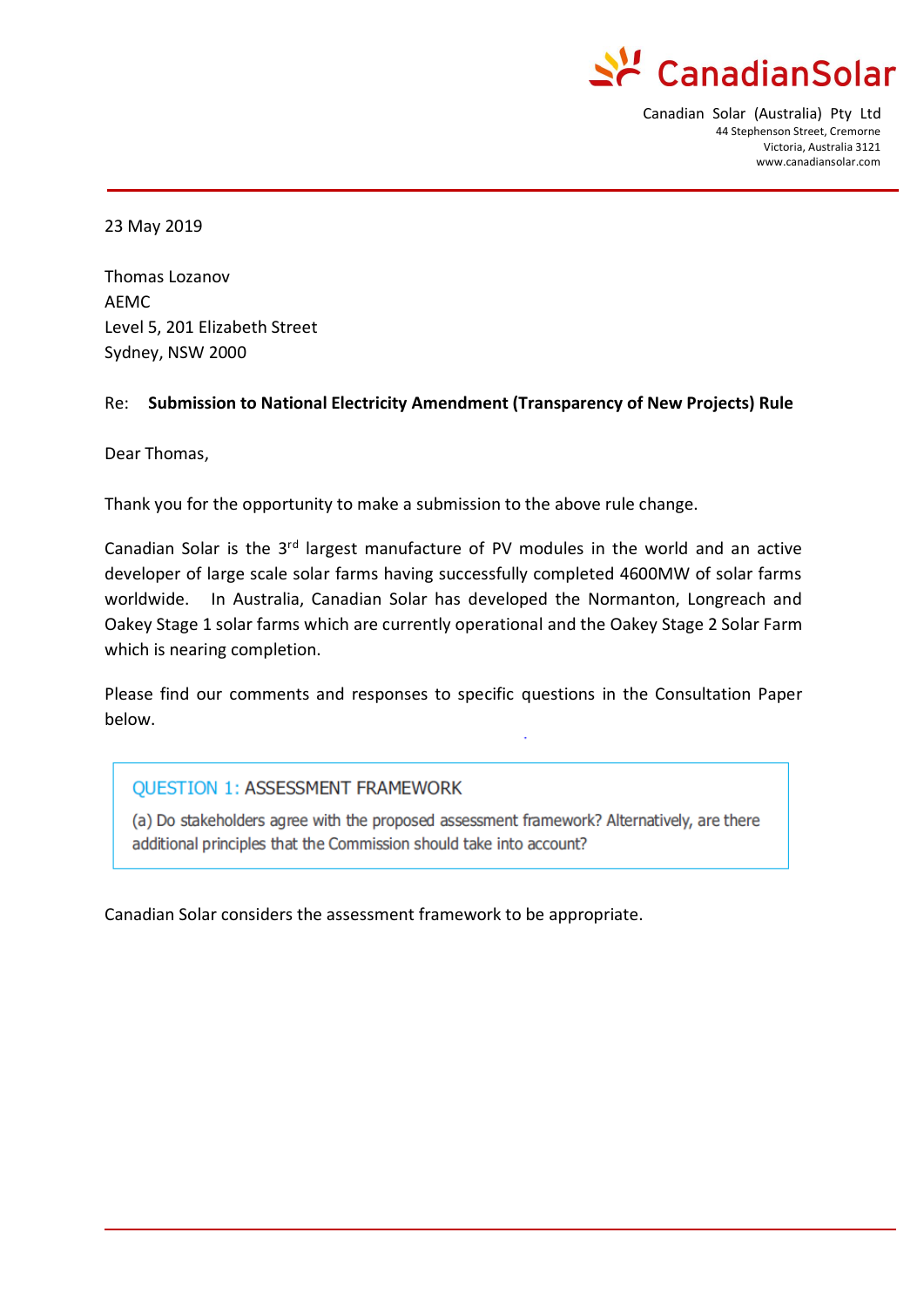#### **OUESTION 2: INFORMATION PROVISION FOR DEVELOPERS**

(a) Do stakeholders consider that developers do not have access to information necessary to construct and connect generation assets or large loads?

(b) Should developers be allowed to register as intending participants? If so, what other considerations should be taken into account?

(c) Do stakeholders consider that the information needs of intending participants and developers are identical? What information should developers receive? What information should developers not receive?

(d) Do stakeholders have any views on the criteria outlined in AEMO's intending participant quidelines?

Canadian Solar considers that, with a few exceptions, intending generators have access to the information they require to develop and construct new generation. Canadian Solar typically registers their Project SPVs as Intending Participants, but we have no objection to project development companies being allowed to register as intending participants.

# **QUESTION 3: NEW BUSINESS MODELS**

(a) Do stakeholders have views on special purpose vehicles registering as intending participants?

(b) Can stakeholders suggest any generation business models that should be prohibited from registering as intending participants?

Canadian Solar considers that SPVs should continue to be able to register as intending participants.

# **OUESTION 4: TIMING OF INFORMATION PROVISION**

(a) Do stakeholders have any views on when information should be provided to intending participants?

As a suggestion, Canadian Solar considers that information could be provided after lodging of the Detailed Connection Enquiry Response. Initial connection enquiries are free of charge,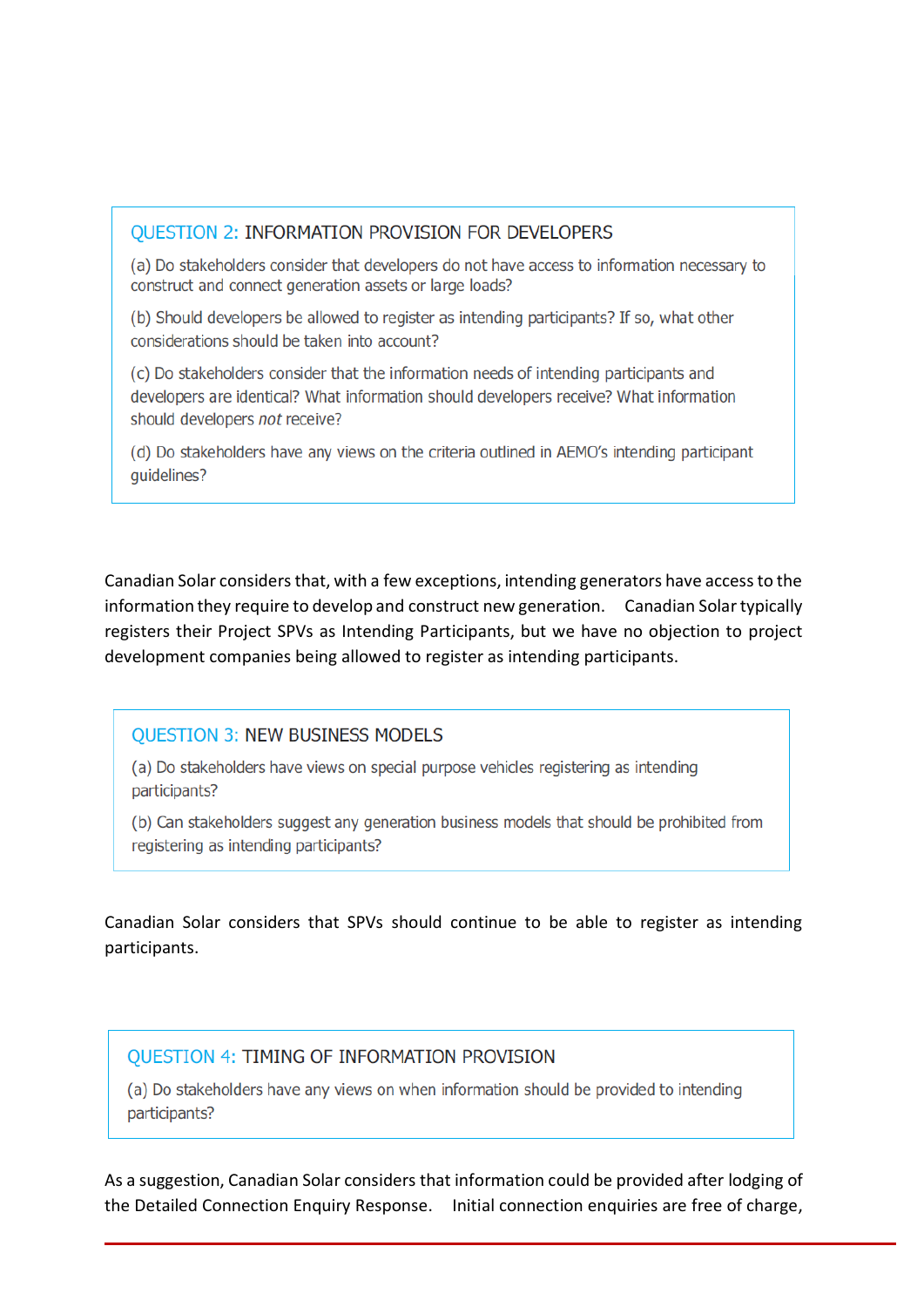and many initial connection enquiries are not followed up by the project actually progressing. Therefore, we consider that a milestone, such as lodging of a Detailed Connection Enquiry Response, that requires some expenditure and implies the proposal is a serious project would be a more appropriate point for the information to be made available to intending participants.

### **OUESTION 5: DE-REGISTRATION**

(a) Do stakeholders have views on the current de-registration process for intending participants? Should it be enhanced?

(b) Do stakeholders have any views on what might be considered 'positive steps' in relation to developing a project?

Canadian Solar does not disagree that projects that have not taken any positive steps over an extended period could be de-registered; however, we consider that AEMO should send written notification of an intention to de-register thereby providing the developer an opportunity to supply information about project progress of which AEMO may not be aware. With regards to positive steps, they should be objective milestones such as: development application, development approval, completion of steady state or dynamic studies and submission to the NSP, revision and submittal of such studies etc.

#### **OUESTION 6: NOTIFICATION OF PROJECT CHANGES**

(a) What are stakeholders views on imposing a requirement on intending participants to provide AEMO with revised information when their project changes? Is it feasible for participants to comply with such a requirement?

(b) Should such a requirement also be extended to new project proponents that are not intending participants?

(c) The AEC propose that AEMO is notified of any changes to projects within ten business days - do stakeholders have any views on this timeframe?

(a) Canadian Solar considers that a requirement for participants to immediately notify AEMO of any project changes to be rather onerous and consider that a more collaborative approach would be more appropriate. For example, AEMO could send out quarterly reminders to a designated contact person asking for updates to be made to an online portal.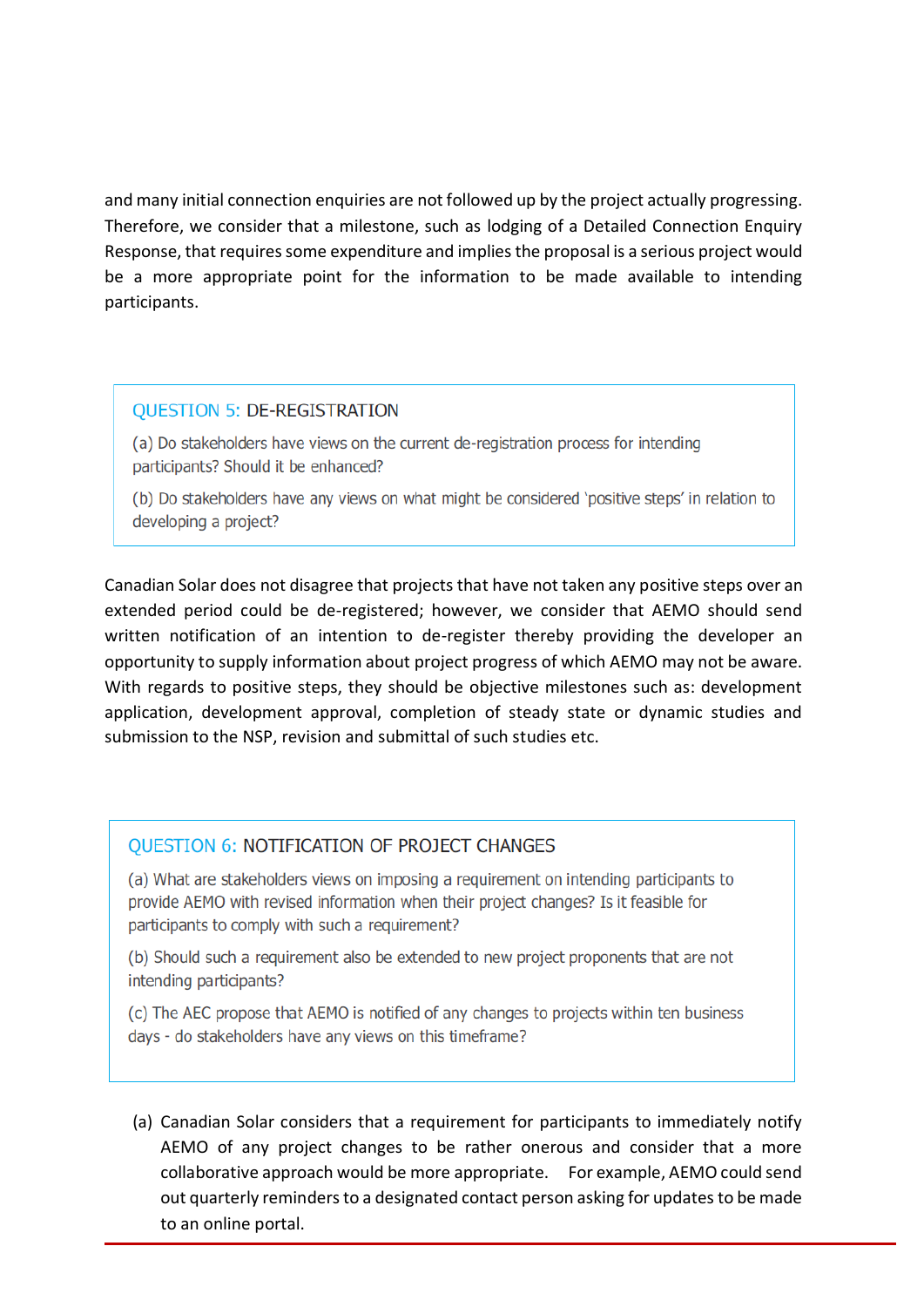- (b) Whatever regime is incorporated should also apply to non-intending participants
- (c) As discussed above, we consider such a rigid timeframe to be undesirable and unnecessary.

# **OUESTION 7: PUBLICATION OF DATA BY TNSPS**

(a) Do stakeholders have any views on the information that TNSPs are proposing to disclose? Should additional information be required to be disclosed? Is any of this information not relevant?

(b) Would this information be helpful to proponents and generators in helping them to coordinate developments?

(c) Do stakeholders consider TNSPs' TAPRs are the appropriate place for the above information to be published?

(d) Do stakeholders consider there may be unintended consequences of publishing this information?

- (a) Canadian Solar considers the information proposed to be disclosed to be reasonable; however, it should be recognized that the "estimated completion date" is very difficult to estimate accurately until the project is approaching Notice to Proceed. In addition, it is not clear how useful, or necessary, the stated "function" of a generator would be.
- (b) While we are aware there have been a few instances where intending generators have worked together to achieve a more efficient network outcome, there are many more examples of such efforts failing to come to fruition resulting in substantial expense in time and resources without a successful result.

We consider that the Rule Change Consultation Paper overstates the potential for intending generators (or an intending and existing generator) to 'work together' to facilitate the new generator coming into the market. Generators are, of course, competitors which is the first hurdle. More importantly, existing generators, or the more progressed intending generator, potentially has significant economic incentives to discourage new nearby generators as these new generators are likely to cause worse MLF outcomes and potentially increased curtailment in congested parts of the network.

For the particular issue of System Strength Remediation, it is clear that a far more efficient outcome for the network, and thereby consumers, would be for TNSPs to procure remediation equipment, such as Synchronous Condensers, and sell this service to intending generators. Generators are much more likely to contract with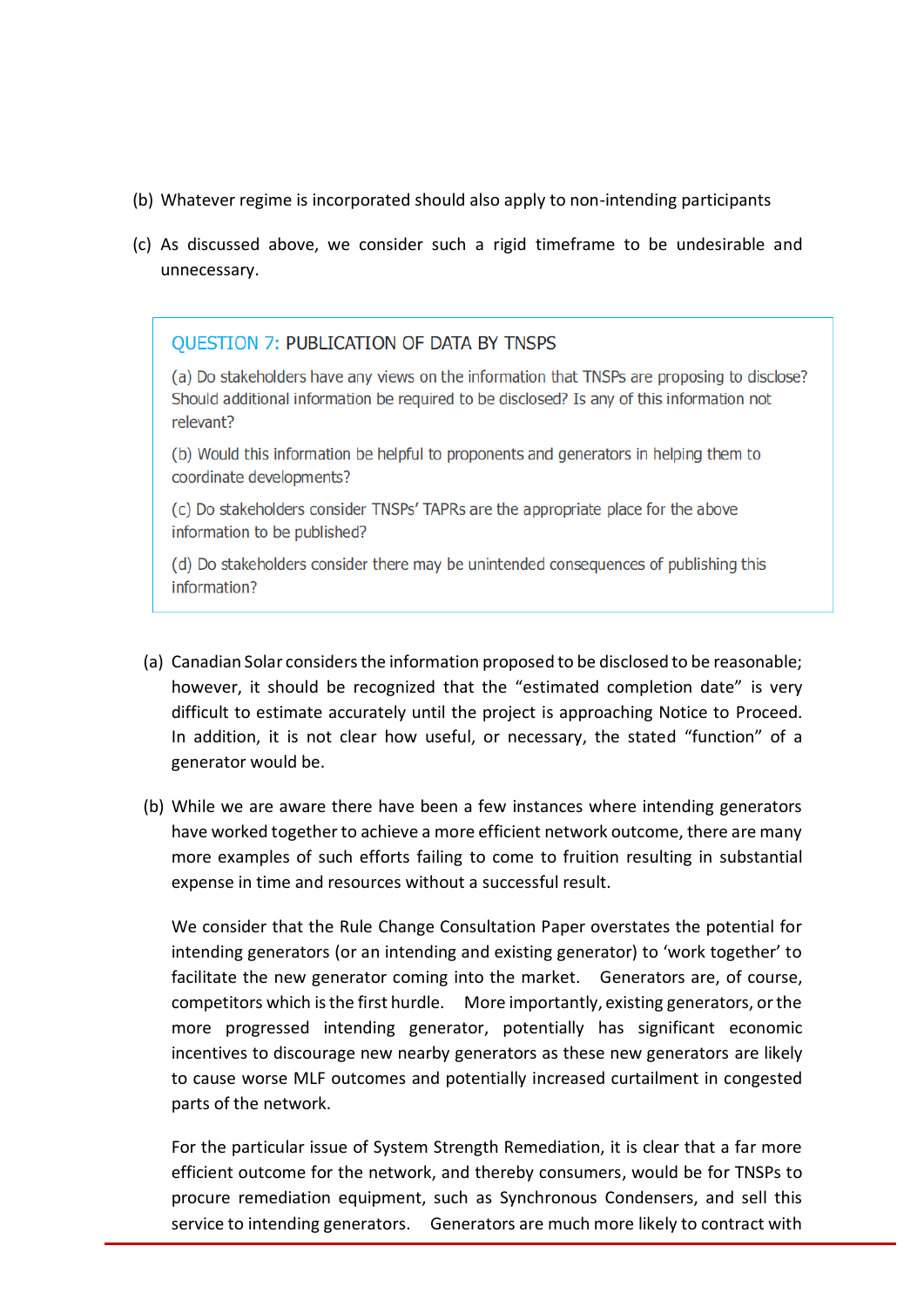a TNSP rather than a competing generator. However, there would need to be active oversight by the AER to make sure that TNSPs sold this service under reasonable prices and conditions.

(c) Either TNSPs or AEMO would be appropriate locations for such information.

### **OUESTION 8: PUBLICATION OF DATA BY TNSPS**

(a) Do stakeholders consider the connection enquiry stage is an appropriate time for the above information to be published?

(b) Do stakeholders agree with Energy Networks Australia's statement that basic connection information is not commercially sensitive?

- (a) See response to Question 4.
- (b) Basic connection information would be considered by many developers to be commercially sensitive early in the project development process.

#### **QUESTION 9: COOPERATION AMONGST GENERATORS**

(a) Do stakeholder consider the publication of data by TNSPs, as proposed by Energy Networks Australia, will assist generators to coordinate with each other?

See response to question 7(b) above.

# **OUESTION 10: CONFIDENTIALITY PROVISIONS**

(a) What are stakeholders' views on the proposed changes to confidentiality provisions?

(b) Do stakeholders think any of the information listed above is likely to be commercially sensitive?

- (a) Canadian Solar agrees that AEMO spending time searching for information in the public realm so that it can be legally disclosed is not an efficient or desirable use of their time.
- (b) As stated previously, the information listed is likely to be considered commercially sensitive by many developers early in the project development process.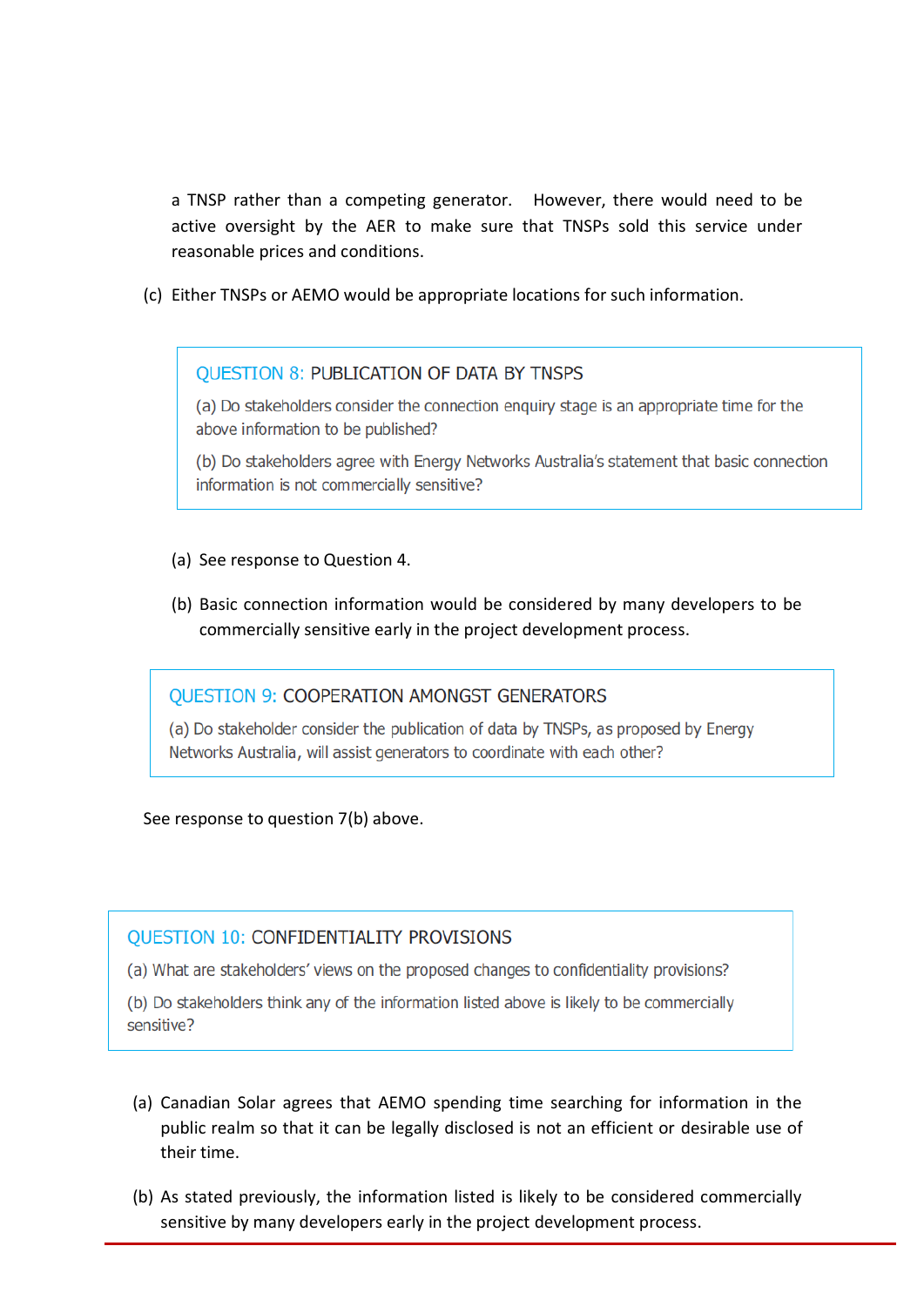With regards to the specific information fields listed, the "Unit Status" could be commercially sensitive if the status was of a detailed nature. For example, a Unit Status of "5.3.4(a) letter from AEMO received" would likely be considered commercially sensitive by many intending participants.

# **QUESTION 11: CONFIDENTIALITY EXCEPTIONS**

(a) Do stakeholders have any views on the current confidentiality exceptions?

See response to Question 10(a).

### **QUESTION 12: AEMO'S GENERATION INFORMATION PAGE**

(a) Should AEMO be required under the NER to maintain the generation information page?

(b) Should AEMO be required to update the generation information page on a regular basis? And if so, how frequently, e.g. monthly, bi-monthly or quarterly?

Canadian Solar considers that the Generation Information Page should be updated monthly. Updating the page every 3-6 months, particularly with regards to which development projects are officially "Committed", as is the case today, is undesirable and inefficient. If AEMO requires this to be included in the NER in order to provide timely updates, then Canadian Solar supports the NER requiring monthly updates.